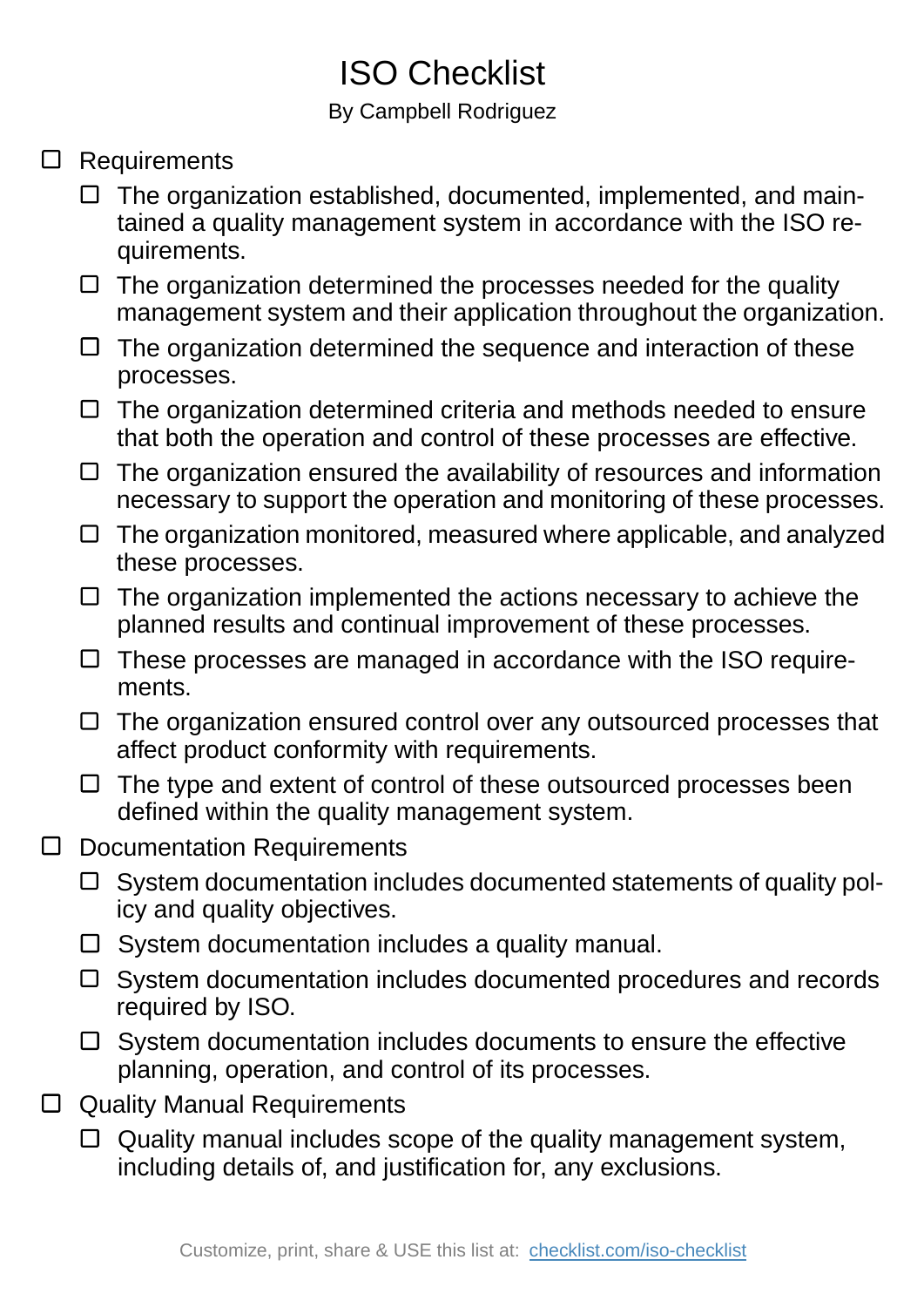- $\Box$  Quality manual includes documented procedures established for the quality management system, or reference to them.
- $\Box$  Quality manual that includes description of the interaction between processes of the quality management system.
- Control of Documents  $\Box$ 
	- $\Box$  The documents required by the quality management system are controlled.
	- $\Box$  Records (a special type of document) are controlled according to the requirements.
	- $\Box$  A documented procedure has been established to control documents.
	- $\Box$  The documented procedure defines the controls to approve documents for adequacy prior to issue.
	- $\Box$  The documented procedure defines the controls to review, and update as necessary, and re-approve documents.
	- $\Box$  The documented procedure defines the controls to ensure that changes and the current revision status of documents are identified.
	- $\Box$  The documented procedure defines the controls to ensure that relevant versions of applicable documents are available at points of use.
	- $\Box$  The documented procedure defines the controls to ensure that documents remain legible and readily identifiable.
	- $\Box$  Documents of external origin necessary for the planning and operation of the quality management system are identified and their distribution controlled.
	- $\Box$  The documented procedure defines the controls to prevent the unintended use of obsolete documents.
- Control of Records  $\Box$ 
	- Records are established and controlled to provide evidence of con- $\Box$ formity to requirements and of the effective operation of the quality management system.
	- $\Box$  A documented procedure has been established for controlling records.
	- $\Box$  The documented procedure defines the controls needed for the Identification of records.
	- $\Box$  The documented procedure defines the controls needed for the Storage of records.
	- $\Box$  The documented procedure defines the controls needed for the Protection of records.